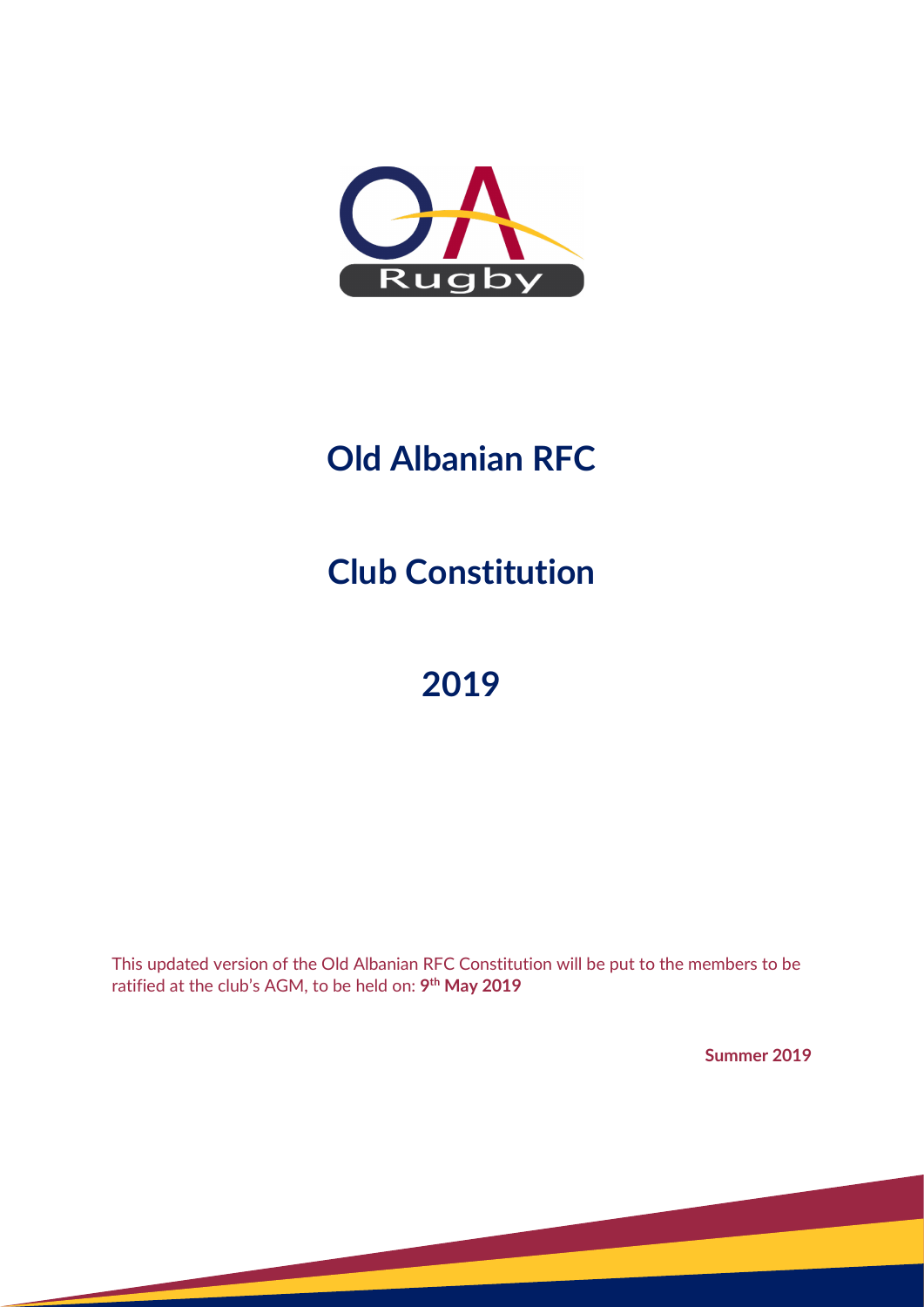

# **Old Albanian RFC Constitution**

### **The Constitution**

This document is designed to outline the core guiding principles and rules around the running and management of the club.

### **Changes to the Constitution**

- 1. Notice of proposed alterations or additions to the Rules can be given by any member, in writing, to the Secretary at least 21 days before the AGM.
- 2. Eligible Members will vote on any proposed changes at the AGM and carried via a majority.

#### **Club Identity**

- 3. The Club shall be called the "Old Albanian Rugby Football Club", also known as; OAs, Old Albanians, OA Rugby and Old Albanian RFC.
- 4. There are three sections of the club, each with their own Management Teams. Each section will manage their own bank and management accounts. These accounts will then be consolidated and presented by the Honorary Treasurer at the AGM. These sections are:
	- a. Senior Men, which includes all adult Men's teams.
	- b. The Saints, which includes all adult Female sides within the club.
	- c. Mini's & Juniors, which will be made up of all youth sides between Under 5s and Under 18s.
		- i. Under 5s to Under 12s will form the Minis.
		- ii. Under 12s to Under 18s will be the Juniors.
- 5. The Club shall be affiliated to the Rugby Football Union and shall play under the laws of the same. The Saints shall be affiliated to the RFUW and shall play under the laws of the same.
- 6. The colours shall be those of the Old Albanian Club and are currently maroon, navy and gold.

#### **Club Meetings**

- 7. The Club will hold an Annual General Meeting (AGM) each year at the end of the season. The key purpose will be:
	- a. Elect the officers for the following season.
	- b. Confirm the Club's objectives, mission and values
	- c. Approve Membership Subscriptions.
	- d. Discuss and vote on any eligible motion.
	- e. Club Accounts, if available, may be presented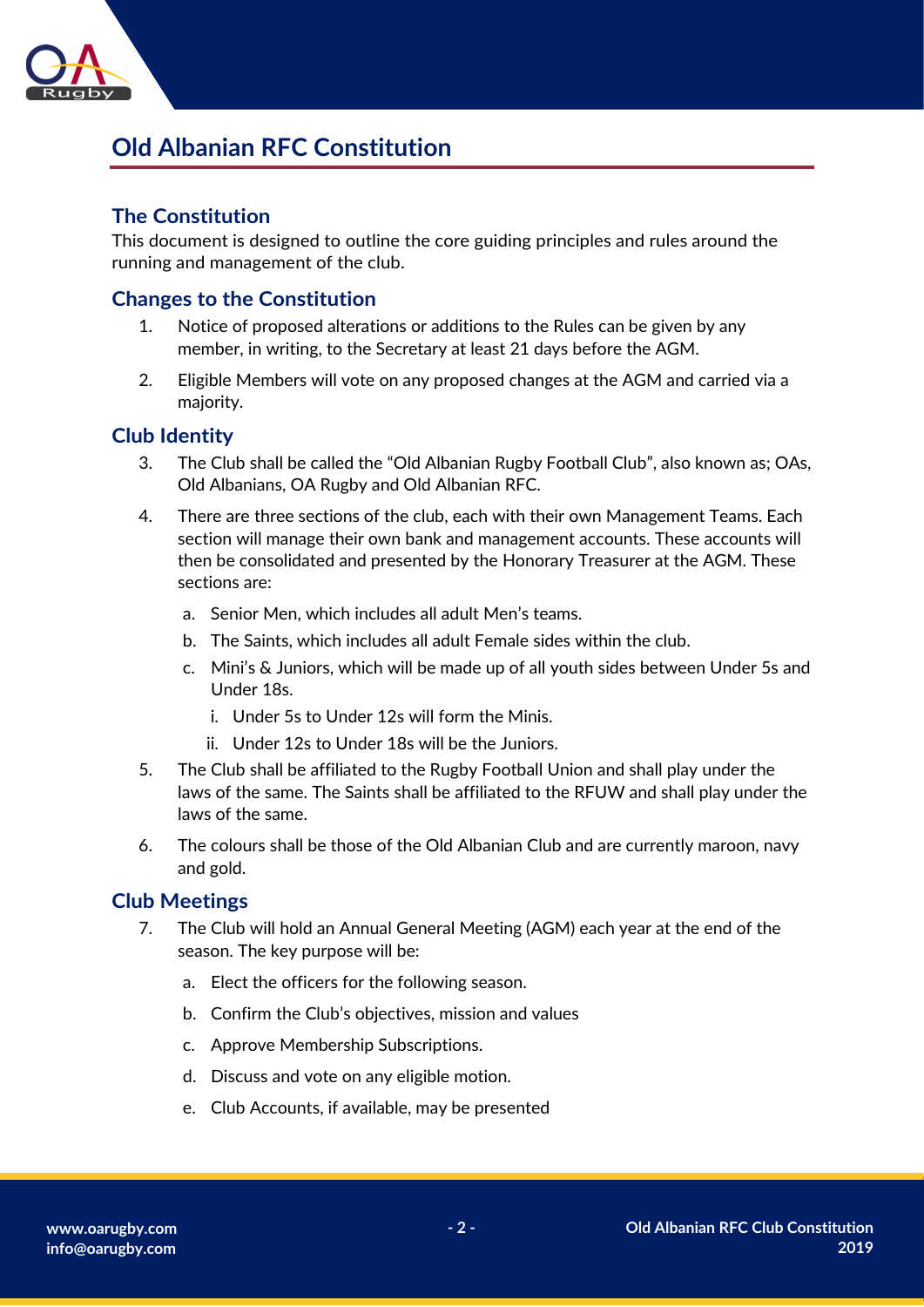

- 8. The Secretary must give 14 days' notice in writing of every AGM or EGM to all members. The notice should include the agenda and any relevant accompanying materials.
- 9. Only fully paid-up adult members of the club may vote at the AGM. Parents within the Minis & Juniors section do not have full voting rights, unless they are also members of the adult section. Likewise, senior club members do not have voting rights at the Minis & Juniors Meetings, without also being a Mini & Junior Parent.
- 10. An Extraordinary General Meeting (EGM) shall be held whenever the Executive Committee members think it expedient or whenever a written requisition signed by 12 members is given to the Secretary. Such EGM shall be equivalent to an AGM.

#### **Club Management**

11. The Management of the Club shall be entrusted to the Old Albanian RFC Executive Committee, which will be elected annually, at the AGM. It will consist of:

| President                 | Club Chair                |
|---------------------------|---------------------------|
| Vice Chairman             | <b>Honorary Secretary</b> |
| <b>Honorary Treasurer</b> |                           |

- 12. Certain key positions will be appointed by the Executive Committee under the direction of the Chairman and may be invited to be part of the Committee.
- 13. Other sections of the club (e.g. Minis / Juniors) will elect their own committees. The Chairs of those committees may be invited to represent their section on the Executive Committee.
- 14. Should an elected member need to be replaced during the season, this may be done by the Executive Committee by a majority vote, with the exception of Club Chair or President who must be elected via an EGM or AGM.
- 15. Following the election of the Executive Committee at the AGM, it will be the responsibility of each committee member to assemble and appoint fellow members to their teams to assist them in their duties.
- 16. The Old Albanian RFC Executive Committee shall appoint a member to be its representative on the committee of The Old Albanian Club.
- 17. The Commercial Committee will be responsible for the generation of revenue by the club. This will include Sponsorship, Membership and any other fund raising or activities in support of this, such as Marketing. It will be chaired by the Commercial Secretary who will report to the Executive Committee.

#### **Team/Squad Management**

- 18. An Old Albanian RFC Playing Committee will oversee playing matters for the club. The Chairperson is the Director of Rugby, who will report back to the Executive Committee on all matters arising.
- 19. The first team Captain will be appointed by the Director of Rugby and 1st XV Head Coach and be ratified by the Executive Committee prior to the first league match of the season.